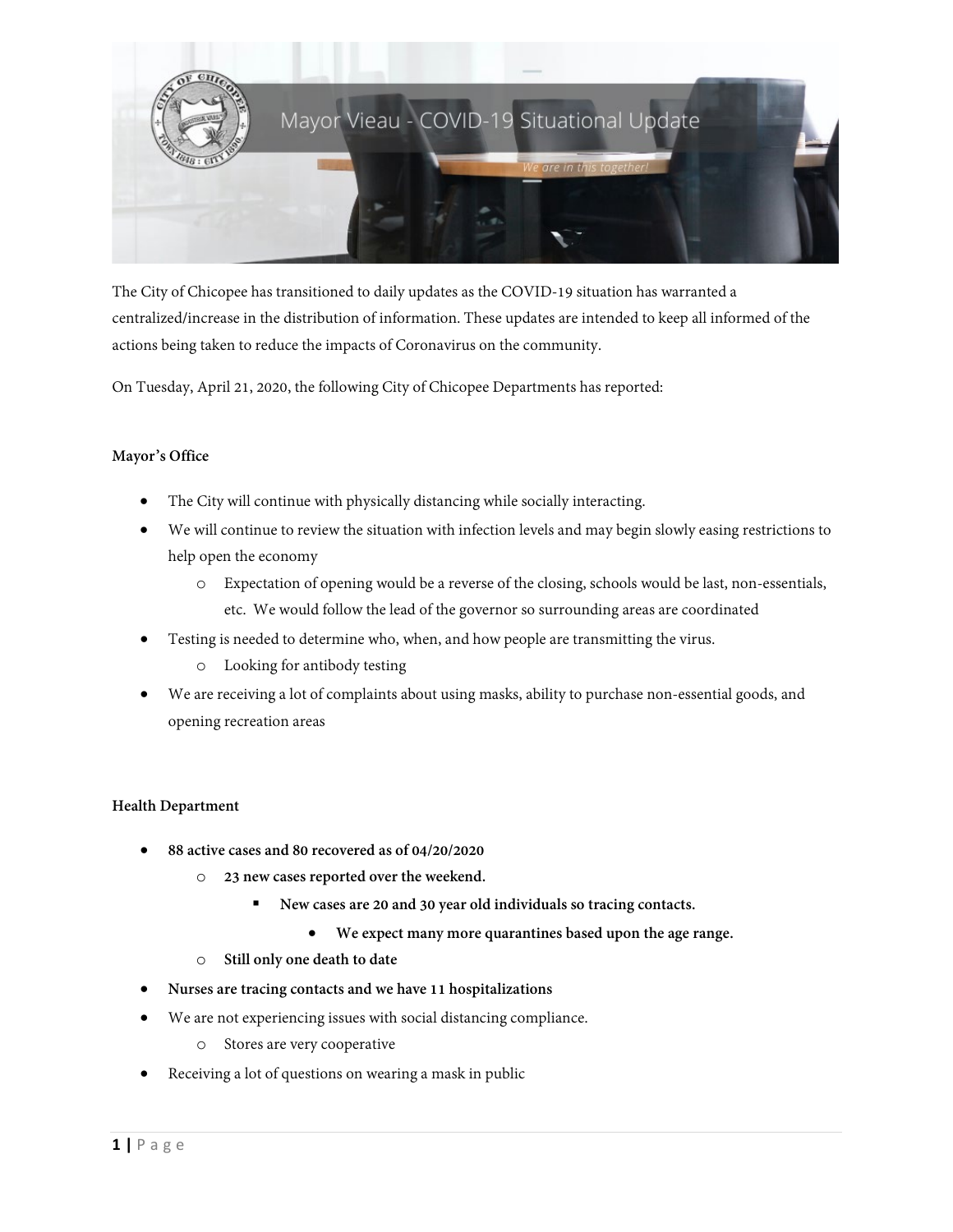- o Many complaints are from employees at stores which do not require masks for employees, (JPolep, Fed Ex and others)
- Prescription Drug stores reported more business this year compared to last year for the week before Easter so guidelines are working

# **Police Department**

- No new officers in self-quarantine and staff at full complement
	- o Results for one officer sent for testing on Tuesday were negative and he has returned to work
- Receiving questions on masks
- Construction trade does not appear to feel they have to wear masks
	- o Many were asked to wear a mask and refused
- Death rates in Holyoke, Chelsea, Springfield and Westfield are increasing surrounding area around Chicopee.
	- o Need to work in coordination with other communities to open up economic and social activities
- We have not received threats of protesting or civil disobedience and individuals want to follow restrictions to save lives.
	- o With deaths reported Massachusetts being a "hot Spot" at present individuals are acting to save lives
- Working with businesses as a partnership on restrictions to save lives has worked well for both businesses and residents in stopping or slowing the rate of infection
- West Springfield and Springfield businesses also have lines and people are waiting to enter stores. Chicopee is not different than surrounding communities and lines are moving
- Officers continue to work with the Board of Health and Council on Aging on wellness checks
- EM received the MEMA delivery on KN95 masks
	- o Each officer is being distributed 5 masks
- The 5 cadets from the academy
	- o Performing post academy training with the Department now instead of at the end of the academy.
	- o Will be available to help if needed in other areas
- Special Police are available, if needed to help with tracing calls or wellness checks

## **Fire Department**

- There is one firefighter out with a positive test result under quarantine
	- o Six firefighters are back to work with test results negative
- All firefighters have been equipped with masks, shields and/or goggles.